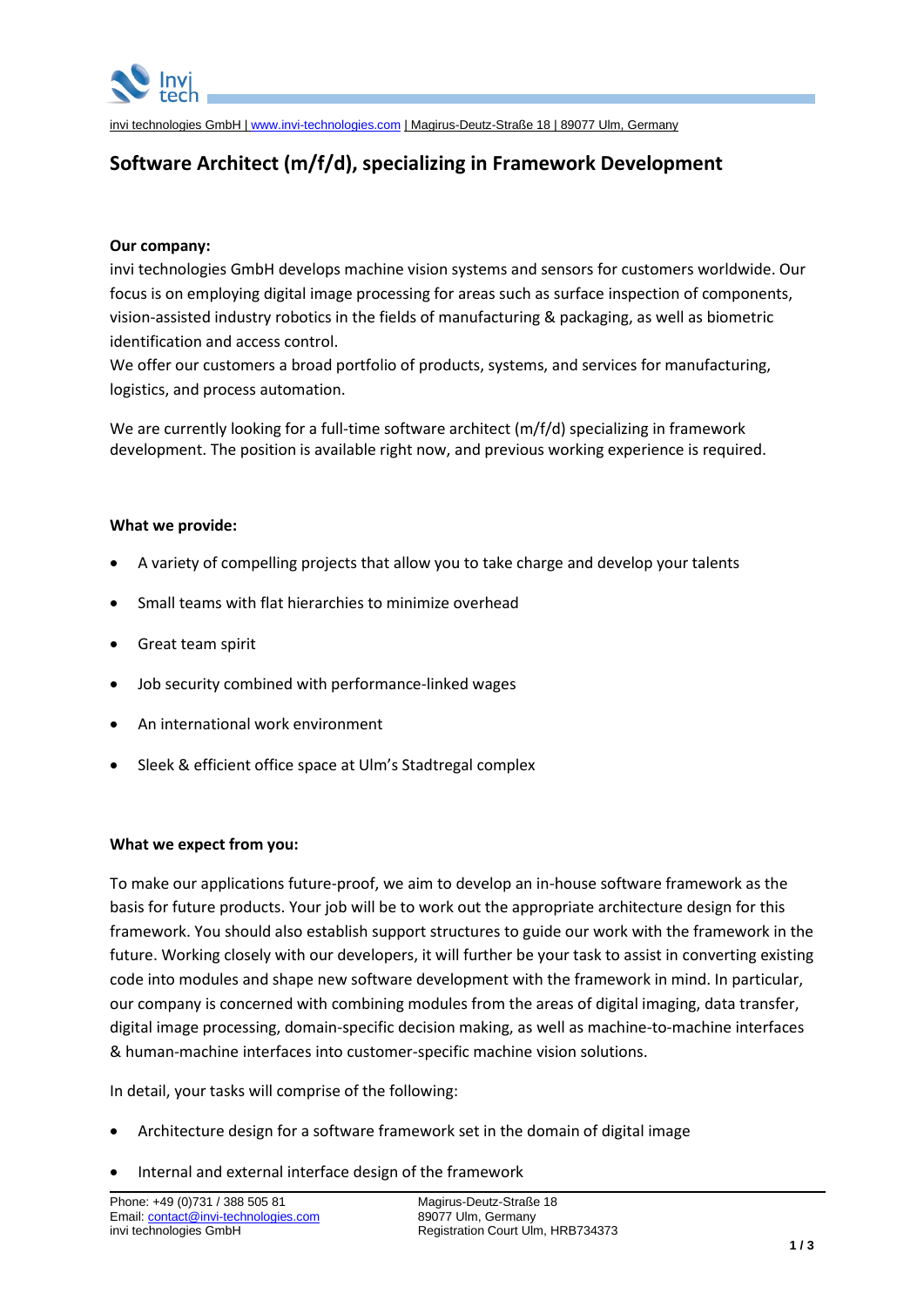

invi technologies GmbH | [www.invi-technologies.com](http://www.invi-technologies.com/) | Magirus-Deutz-Straße 18 | 89077 Ulm, Germany

- Transfer and generalize existing code for the use in modules
- Code optimization
- Extract, define, document, and enforce coding conventions suitable for our team
- Establish internal support structures and responsibilities regarding the use of the framework (I.e. Who reports / manages / handles issues and how?)
- Document technical and organizational measures surrounding the framework
- Provide training for our developers on how to make use of the framework
- Assist with software integration
- Take an active role in project teams

# **Your qualifications:**

- A degree in computer science or comparable fields
- Experience with agile software development
- Experience with framework design / software interface design
- Experience with applicable software design patterns
- Proficiency in requirements analysis
- Being able to understand and communicate complex relationships
- Experience with code optimization
- Experience with multithreading architectures
- Experience with C++ programming on Linux and Windows
- Experience with image and signal processing as well as embedded systems would be welcome
- Experience in the field of GUI development with Qt & C++ would be welcome
- A passion for new technologies and ideas in the fields of digital image processing / computer vision / AI
- Communication skills & initiative
- Proficiency in both spoken and written English & German